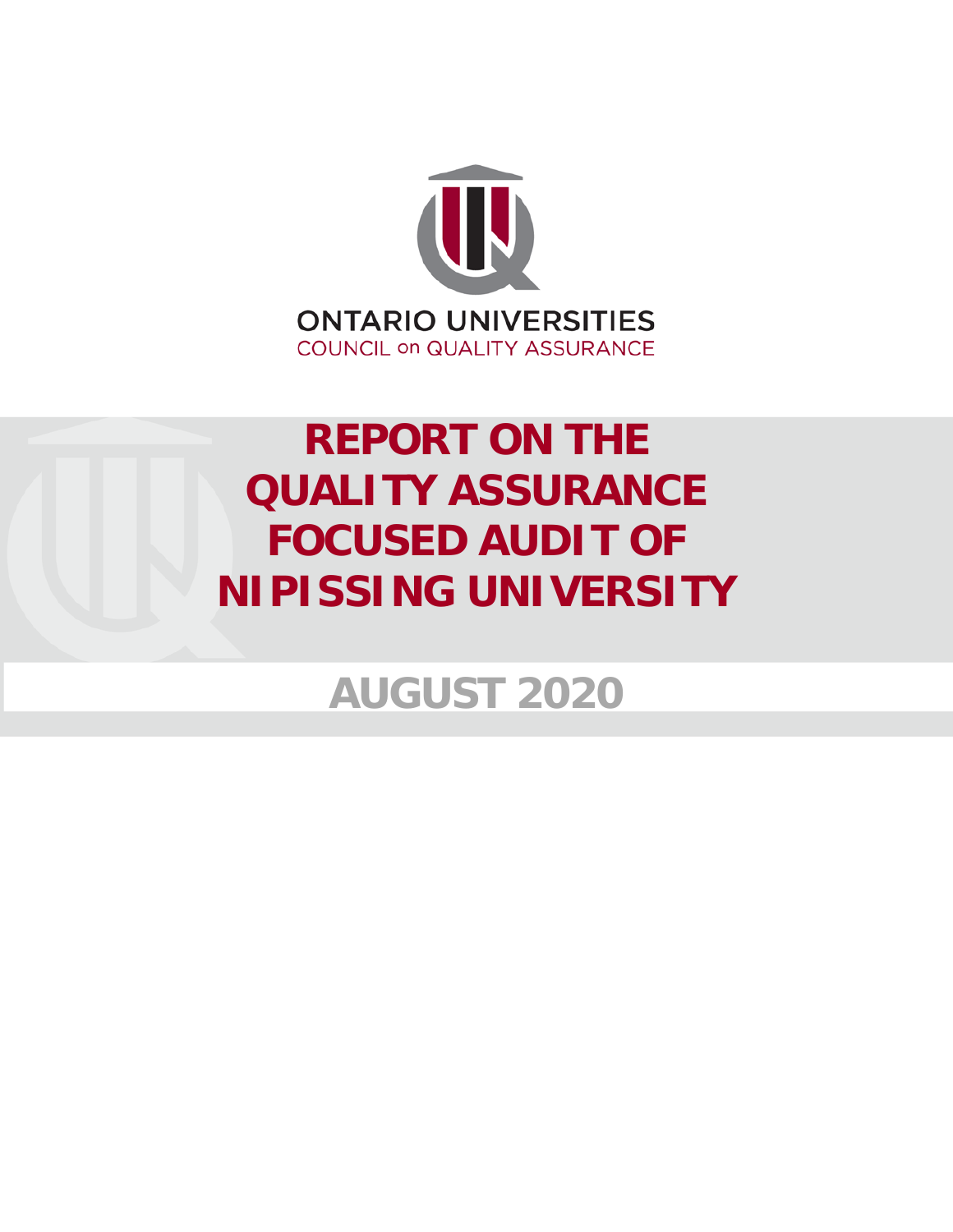# **Table of Contents**

| Appendix B: Schedule for the Focused Audit Meetings ----------------------------------- 12 |  |
|--------------------------------------------------------------------------------------------|--|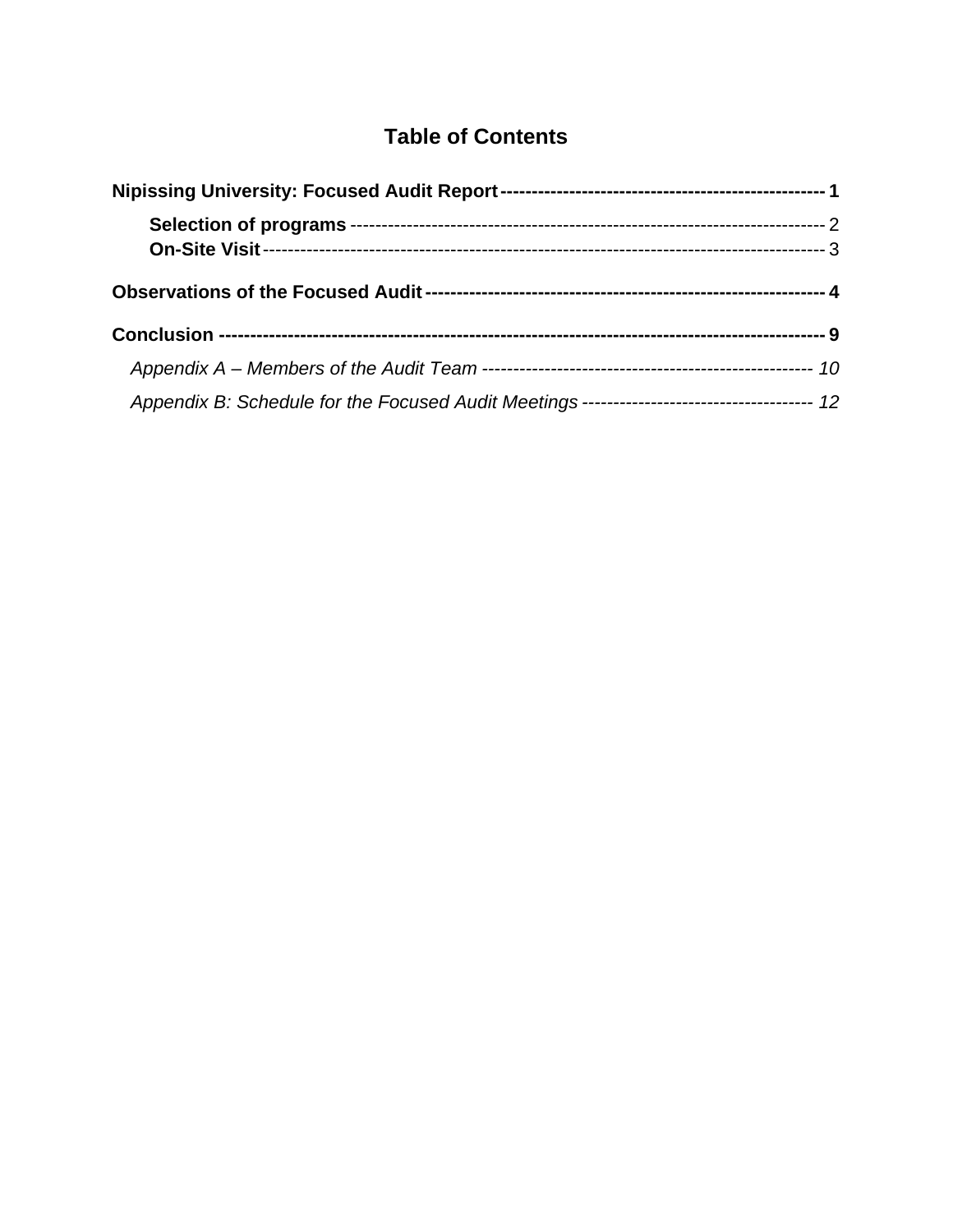# **Nipissing University: Focused Audit Report**

<span id="page-2-0"></span>Nipissing University, one of Ontario's smallest universities, concentrates primarily on undergraduate education. However, the University also offers six masters programs and a PhD program in Education. The University has remained an actively engaged member of Ontario universities' quality assurance community since the Quality Assurance Framework was first introduced in 2010.

Nipissing was audited in full in 2014-15, as per the requirements detailed in the Quality Assurance Framework (QAF). The subsequent report (dated February 2016) identified three Causes for Concern relating to systemic issues in the University's conduct of its Cyclical Program Reviews (CPRs). As a result of these Causes for Concern and the subsequent engagement between the University and the Ontario Universities' Council on Quality Assurance (the Quality Council), a desk audit was conducted in the latter portion of 2015-16. The report resulting from the desk audit was finalized in July 2016. Given the complexities of the Causes for Concern identified in the initial audit, and in accordance with the provisions detailed in Section 5.2.9 of the QAF, the Audit Committee recommended to the Quality Council that the University undergo another full audit in 2019-20. The Quality Council accepted this recommendation in September 2017. However, in response to the significant progress made by Nipissing over the following year, the Quality Council downgraded the requirement of another full audit in October 2018 to a Focused Audit, which was to examine in detail how the University was progressing in its CPR activities. The Quality Council has also since determined that the University has satisfactorily addressed the three Causes for Concern.

While elements of the QAF's guidelines were used to inform the structure and process developed for the Focused Audit, ultimately the orientation and implementation of the Audit were different from the standard audit process previously undertaken in 2014-15. Overall, the Council determined that the Focused Audit should assess how the recently revised CPR processes were working in practice. Since 2018, the University has completed 18 CPRs – a mammoth task. Five of these were the subject of the Focused Audit.

Since the Framework's introduction in 2010, the University has had three Institutional Quality Assurance Processes (IQAP) approved by the Quality Council. The first IQAP was ratified in 2011, with an amended version re-ratified in 2013. The University then introduced significant changes to the 2013 version of its IQAP, with the further revised IQAP ratified by the Quality Council in April 2019. Given the CPR focus of this audit, changes to the protocols for New Program Approvals and Major Modifications sections within the 2019 IQAP are not discussed in this Report.

It is important to note that Nipissing's size is a key influencing factor in terms of its formal policies and practices related to quality assurance and its day-to-day operations. Over recent years, some externally imposed challenges, such as the change in provincial support for Education programs, have significantly affected Nipissing. The auditors acknowledge that such challenges have resulted in a preoccupation for an otherwise already-stretched institution. They also acknowledge that the senior leadership, most notably the Provost, remains very involved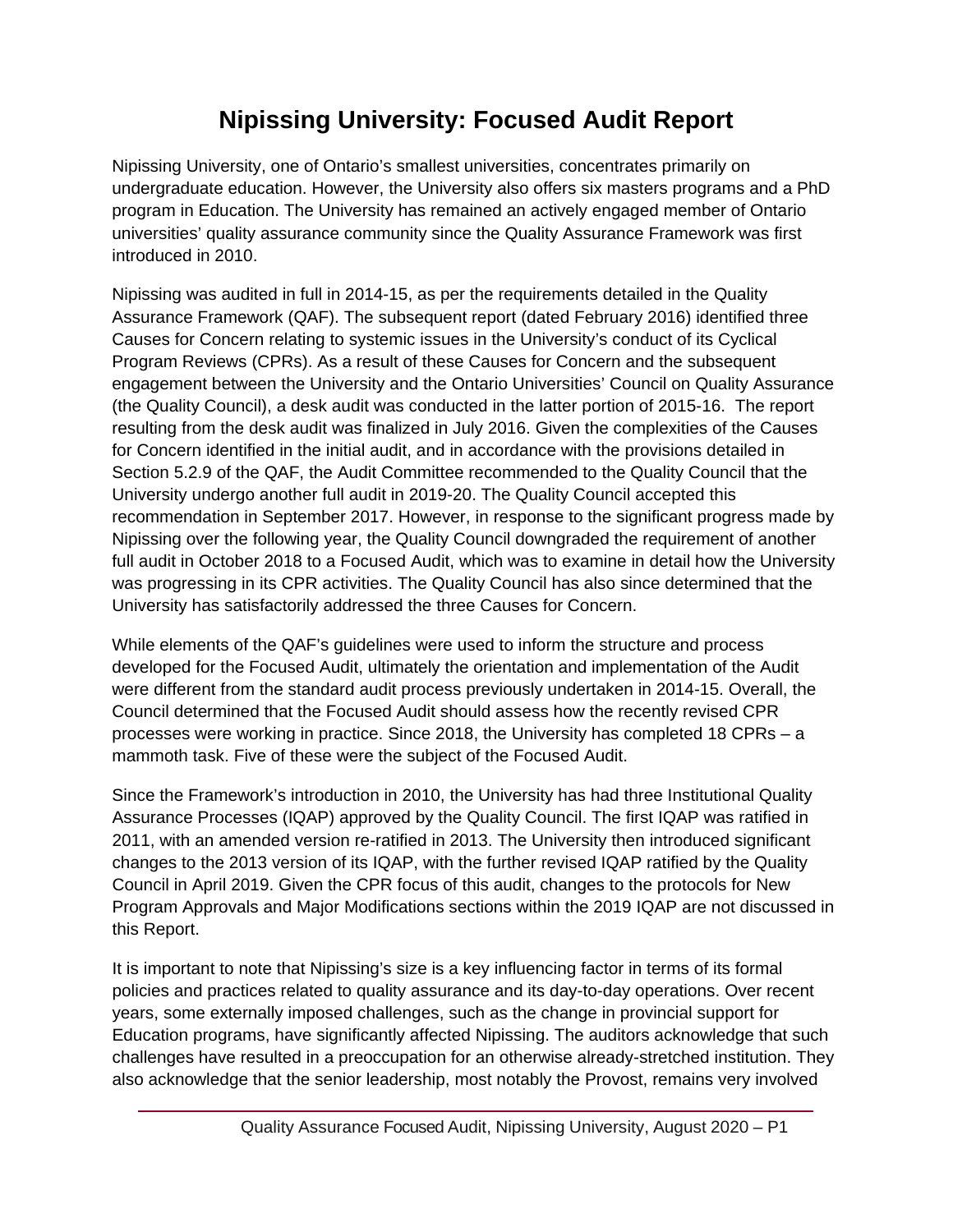with and committed to quality assurance. However, there are very few support staff and only three Deans, one of whom is in the process of developing a new teaching portfolio. Committing additional resources for the University's quality assurance work would be in line with the practice at most other universities in Ontario, including at other small institutions that have created dedicated offices to manage their quality assurance activities. However, the creation of the Dean of Teaching position is a positive reflection of Nipissing's commitment to supporting its work on program learning outcomes, a key factor in the promotion of good quality assurance policies and practices.

Overall, the auditors acknowledge that audits are both complex and time-consuming for all sectors of the University, from staff and students to faculty and administration. Nipissing University provided auditors with extensive and mostly complete documentation for the Focused Audit well in advance of the site visit. Requests for additional information and documentation were handled in a timely manner. The site visit, always an intense series of meetings over a two-day period, was well planned, and the auditors commend those responsible for organizing the meetings and offer their thanks for the hospitality and assistance they received throughout their stay. The meetings greatly assisted the auditors' understanding of the evolving commitment and the work that has been done to reshape Nipissing's approach to quality assurance. It is hoped that this resulting Report will assist the University's ongoing efforts to move forward in its quality assurance work.

Finally, it is important to note that, as the Focused Audit was not a full audit, the University's placement in the third year of the Audit Schedule remains unchanged. It is therefore understood that the next full audit of Nipissing's quality assurance activities will take place in 2023-24.

The following comprised the audit team for the Nipissing University Focused Audit (see brief biographical information in Appendix A):

- Dr. Wayne Loucks, University of Waterloo
- Dr. Eleanor Maticka-Tyndale, University of Windsor
- Dr. Peter Sutherland, McMaster University
- Dr. Ian Orchard, Quality Council Secretariat support
- <span id="page-3-0"></span>• Ms. Cindy Robinson, Quality Council Secretariat support

#### **Selection of programs**

The University was invited to choose three examples from its suite of recent CPRs that would then be the subject of the Focused Audit. Nipissing subsequently selected the following three programs:

- Education, BEd/MEd/PhD
- Physical Health and Education, BPHE
- Sociology, BA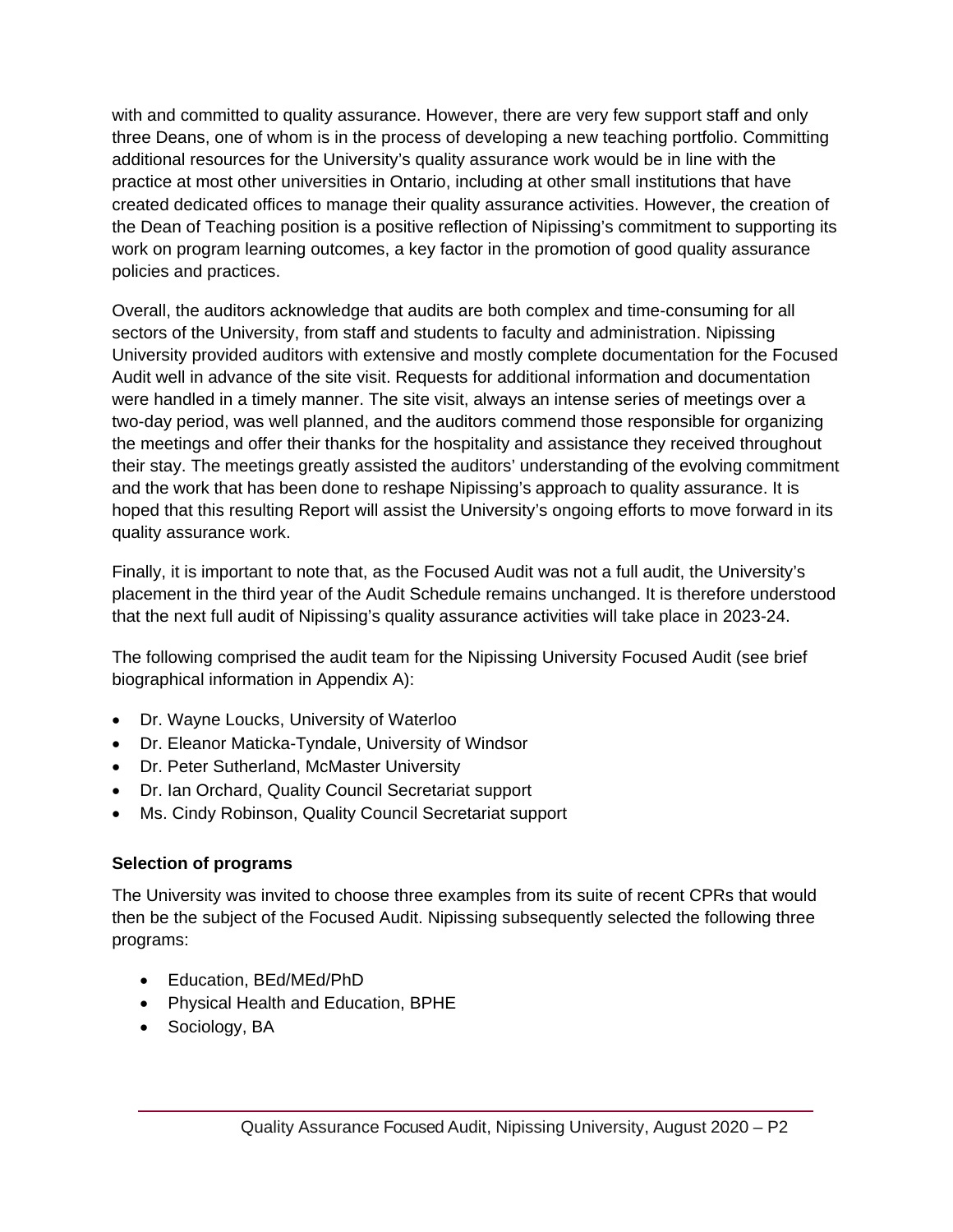The documentation associated with these program reviews was submitted for desk audit, and the site visit included meetings with these program representatives. The auditors subsequently selected two additional programs that had also been recently reviewed which were as follows:

- Nursing, BSc
- Environment, MES/MSc

While the auditors also met with representatives from these programs as part of the site visit, the University was not required to submit any of the associated documentation for these two program reviews.

## <span id="page-4-0"></span>**On-Site Visit**

The auditors conducted an on-site visit with Nipissing University from March 2 – 3, 2020. The site visit schedule is included in Appendix B. The purpose of the on-site visit was to meet with University representatives responsible for quality assurance, as well as those from the five programs selected for audit, and to engage with them in a larger conversation regarding how the quality assurance processes are working under the University's 2019 version of the IQAP.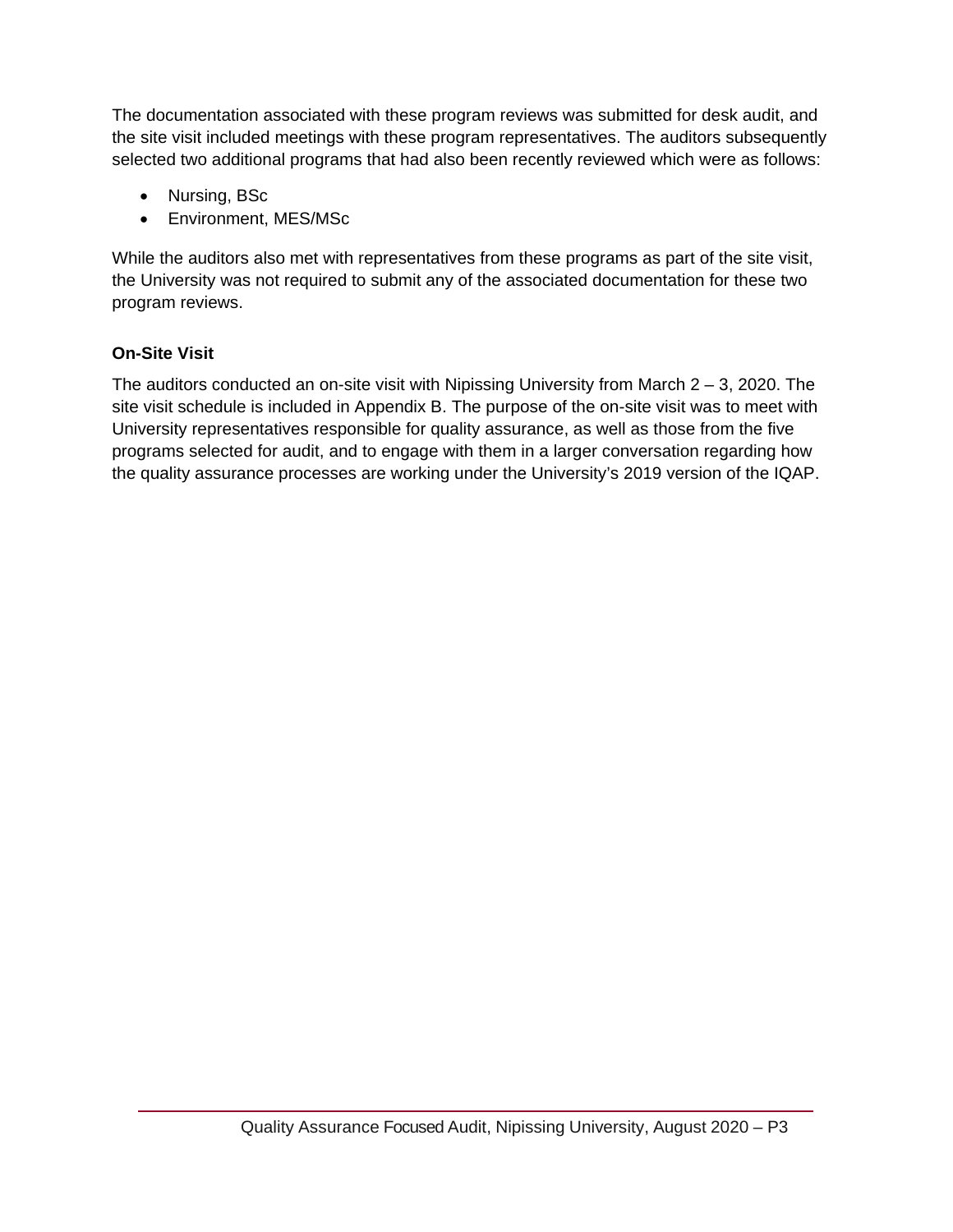# **Observations of the Focused Audit**

<span id="page-5-0"></span>In a full audit, as described in the QAF (Section 5), the report would include Commendations, Best Practices, Recommendations, Suggestions and, if appropriate, Causes for Concern. These would be based on an audit's findings from a larger sampling of quality assurance activities and meetings with a broader sample of those involved with an institution's quality assurance activities. In the case of Nipissing's Focused Audit, the smaller sample size and specific emphasis led to the conclusion that remarks in the form of "Observations" would be more appropriate and helpful. In some instances, the Observation will include informal suggestions on how the University may look to enhance its quality assurance practices and processes.

#### **Observation 1: Progress on Quality Assurance**

The auditors were impressed with the progress on the attention given to quality assurance at Nipissing. The engagement with quality assurance was noted at all levels of the institution from student leadership to the President. This bodes well for the future of quality assurance at the University. Three specific examples of this engagement: the reorganization of academic Faculties to permit the addition of the Dean of Teaching to the administrative structure at Nipissing, the implementation of tools and workflow management processes by the institutional planning unit to assist in Quality Assurance at Nipissing, and the development and use of the Academic Quality Assurance and Planning Committee's (AQAPC) checklist for self-study assessment.

#### **Observation 2: Program Learning Outcomes**

The role of program learning outcomes is referred to in the IQAP in both the *Purpose of the Policy* section as well as in the *Definition of a New Program* and *Major Modification* subsections. It is of particular note, however, that it is not referenced in the CPR section of the body of the IQAP, although significant detail is provided in Appendix A: *Manual for Cyclical Program Review*.

The need for additional work on program-level learning outcomes, their assessment, and AQAPC's oversight of their inclusion in CPRs was raised with the Audit Team on several occasions during the site visit. The auditors were told during the visit that AQAPC currently considers the appropriateness of program-level learning outcomes only for new program proposals. Giving AQAPC similar oversight of this important element for the self-studies developed for the review of existing programs would significantly strengthen Nipissing's approach to assuring the quality of all of its academic programs.

In addition, while significant progress has been made with the creation of the Dean of Teaching position, important work still needs to be done on establishing and/or confirming the appropriateness of existing program-level learning outcomes and the subsequent assessment of student achievement of their program's learning outcomes. The auditors note the plans of the Dean of Teaching to work with academic units on program learning outcomes and assessments, which should help in this regard.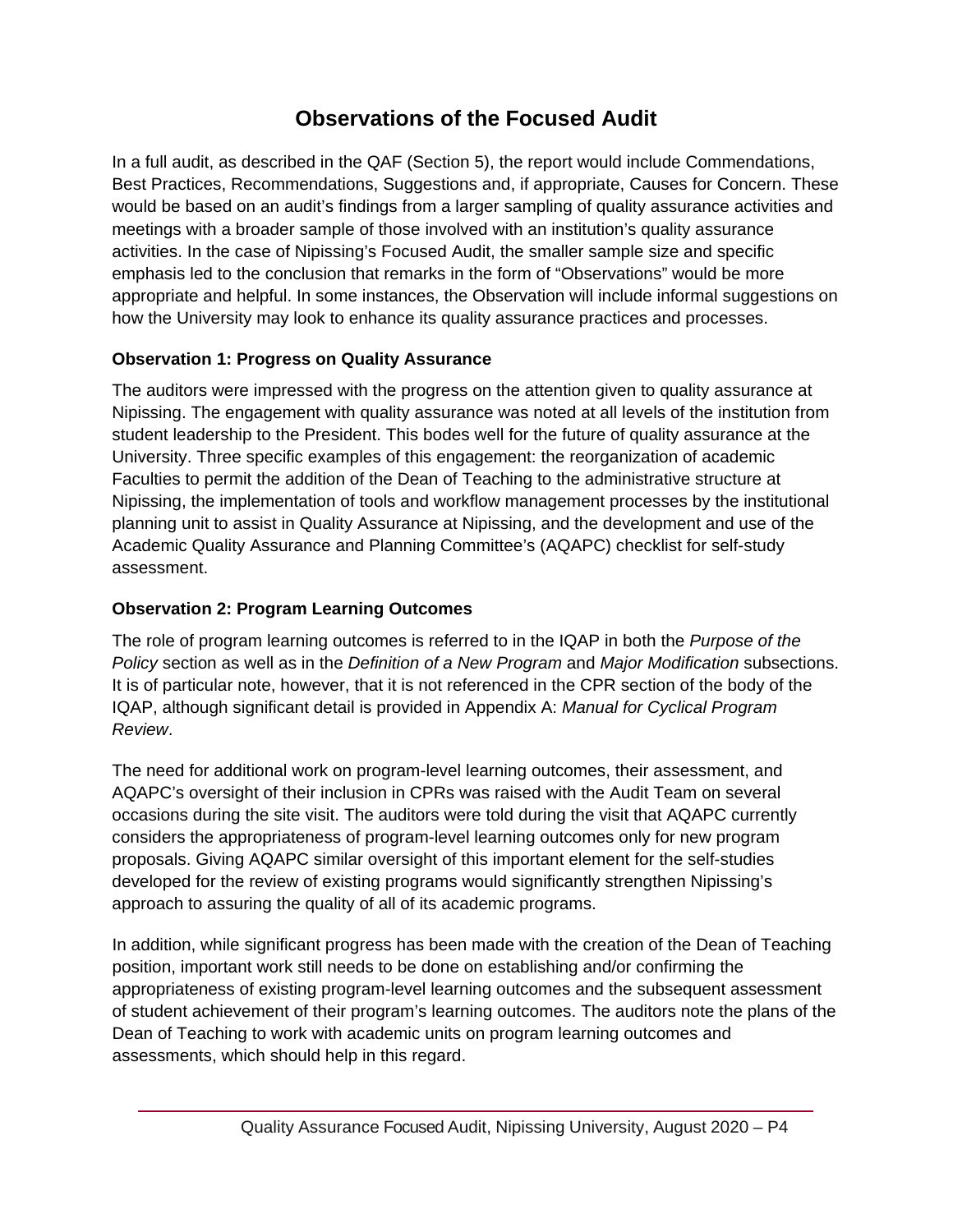#### **Observation 3: Structure of the IQAP**

The auditors carefully examined the IQAP that was approved by the Quality Council in 2019. Although the three program reviews audited in detail were completed using aspects of both the 2013 and 2019 versions of the IQAP, it has been possible to make observations regarding the 2019 IQAP. It became clear during the auditors' meetings that there was general support at Nipissing for the new processes detailed in this version. This support came from the Deans as well as the faculty members the auditors interviewed.

That said, auditors did find the structure of the 2019 IQAP to be somewhat confusing, particularly with respect to the content and function of, and relationships among, the various appendices. For example, Appendix A, titled *Manual for Cyclical Program Reviews*, is really a manual for the preparation of a self-study. As currently structured, much of the material required by the QAF (such as the evaluation criteria for new program proposals and Cyclical Program Reviews) is only found in the Appendices. This means that the Appendices must be considered a part of the IQAP and, therefore, any subsequent changes to the appendices could also require re-ratification by the Quality Council. Further, the auditors anticipate that external reviewers might find such a long and detailed IQAP unreasonably complex to use and interpret.

Another item of discussion during the auditor's meetings was the AQAPC checklist. This nominally is a checklist for use by AQAPC to verify the completeness of a Unit's self-study. It is an excellent document linking the QAF requirements to chapters in the self-study, and when completed, provides a useful assessment tool. The IQAP would be strengthened if it referred to the checklist. Currently, the IQAP simply states the Provost will bring the self-study to the AQAPC to determine compliance.

#### **Observation 4: Schedule of Reviews**

The IQAP scheduling rules related to the timing of CPRs at Nipissing appear to point to some problems ahead. Currently, the IQAP indicates that: "*All programs, graduate and undergraduate, housed in an academic unit, including all majors, specializations and honours specializations, as well as all professional and graduate programs offered by an academic unit in all delivery modes, either solely or in partnership with another academic unit or post-secondary institution, will be reviewed at the same time*." This requirement, coupled with the recent restructuring related to the new Dean of Teaching, may result in situations where it may not be possible to meet the IQAP's scheduling criteria. The potential for problems is increased, as the IQAP does not include a process for altering the published schedule.

#### **Observation 5: Cyclical Program Review Protocol**

The IQAP lacks some specificity and/or clarity in some places. For example, the IQAP's *Manual for Cyclical Program Reviews* indicates that the Dean appoints the IRC in the diagram, yet the text indicates that it is the Provost who appoints the IRC. Similarly, it is not stated in the IQAP who is to verify the arm's length status of the external reviewers. One possibility (seen at other Ontario universities) is a nomination form to be completed and signed by the head of the unit, with a "check" box to be initialed, thereby asserting that the arm's length status has been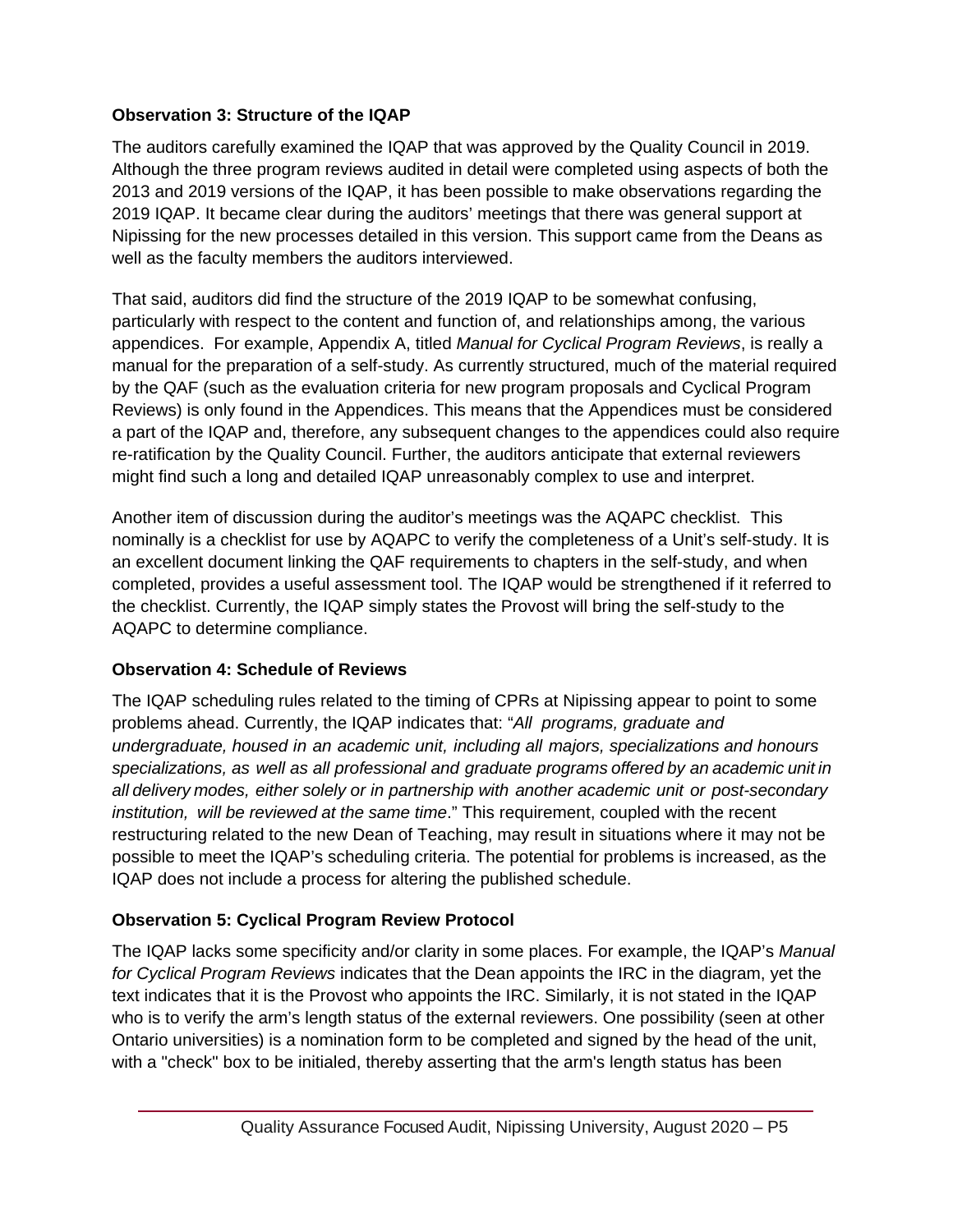verified. The role of the student in the IRC is also not defined, other than being consultative. As currently written, the IQAP describes the IRC, including the student member, as responsible for the development of the unit response to the external reviewers' recommendations. The auditors did not see evidence of this happening in practice. Clarifying details such as these in the IQAP would improve its usability, as well as consistency of application.

#### **Observation 6: Student Participation**

It would be helpful for Nipissing to look for ways to provide students with an appreciation of the quality assurance processes that are in place. For those students that do become involved in a quality assurance activity, the University should ensure that they are fully engaged in the ways detailed in the IQAP. The University should also ensure that those students that do participate understand their role in that process. (This observation is not unique to Nipissing, and audits at other universities have frequently come to similar conclusions.) The auditors recognize the difficulty of locating students with the time and interest in participating in various quality assurance tasks. One possibility for locating willing and interested students that emerged during the site visit was to use existing discipline-specific clubs and interest groups as a source of student participants. By participating in such groups, students already demonstrate a heightened interest in the discipline that suggests they might be willing to engage in quality assurance tasks. Such organizations might also facilitate the spread of information about quality assurance, learning outcomes, etc. to the wider student population.

## **Observation 7: Accreditation**

The synchronization between the accreditation review and the CPR has been used very effectively in the case of the Education program (BEd). The needs of the CPR were understood during the accreditation process, and efforts were made to develop accreditation material that also considered the needs of the CPR, which was completed shortly after the accreditation process. As a result, some of the documentation and data collection was done at the same time. It is of note that no requirement of the CPR was replaced by the accreditation documentation. In hindsight, perhaps even more could have been reused from the Ontario College of Teachers (OCT) accreditation; however, the OCT surveys did not include permission for the reuse of the information. It was noted during the interview with members of the Nursing CPR group that Nursing also used a similar sequential process. This type of synchronization between accreditation and CPR should be encouraged at Nipissing, as it demonstrates best practice in this particular quality assurance process. Ideally, this process would be captured as one of the possibilities in the IQAP.

## **Observation 8: Executive Summary**

The IQAP currently indicates that an "*Executive Summary of the Final Assessment Report will be created by the Office of the Provost and posted on the University's website and sent to the Quality Council.*" In addition, on the Web site, the pointer to the page with the FARs is labelled as containing the Executive Summary. However, current practice at Nipissing is that the full Final Assessment Report is posted in place of an Executive Summary. The IQAP should be updated to reflect this practice.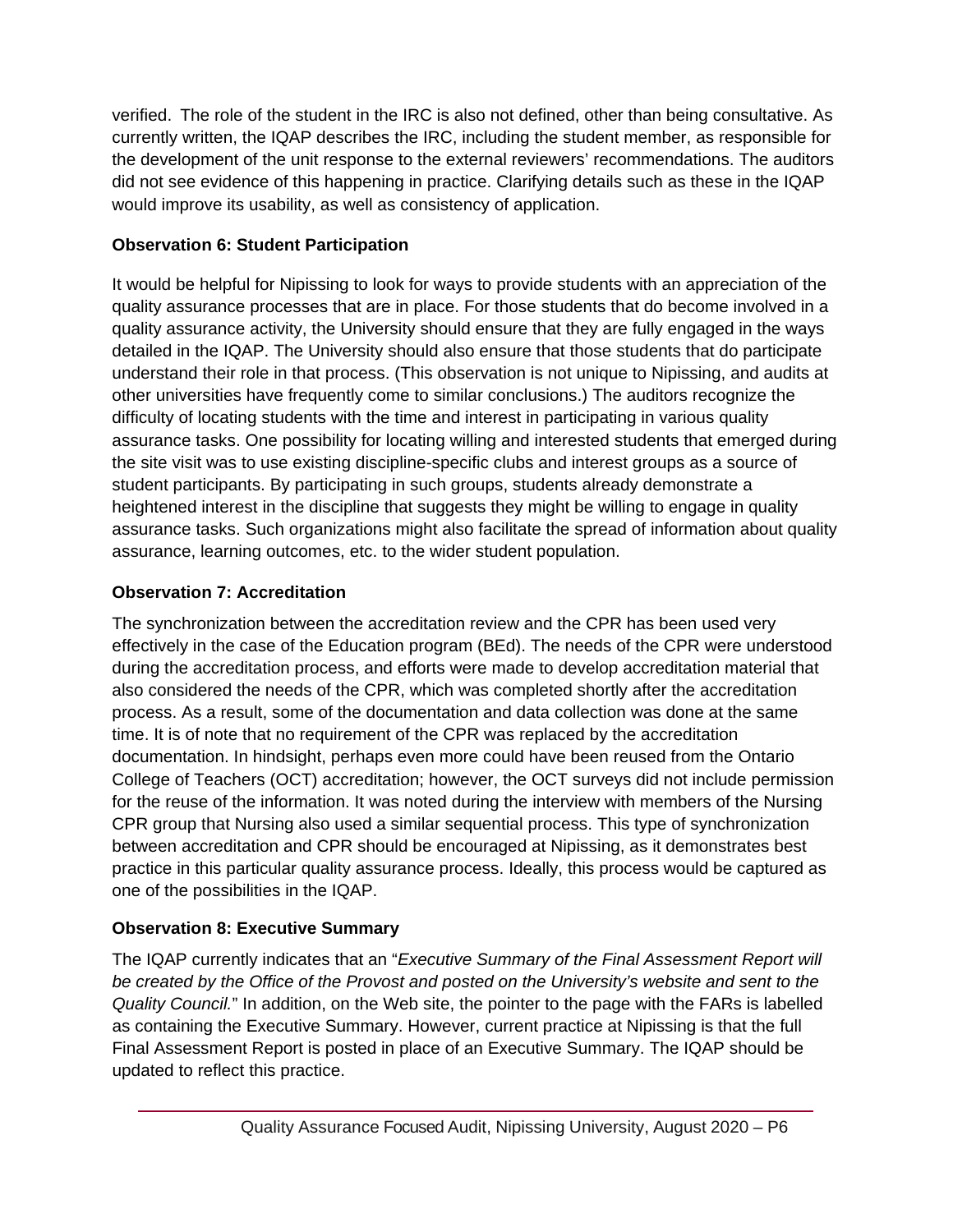#### **Observation 9: Documentation**

The approach to managing quality assurance-related documentation is still somewhat informal at Nipissing. While the auditors recognize this is a small university with limited resources, it still needs to find a way to track and manage the documents and sign-offs associated with its quality assurance work. It is of note that the Nipissing initiative to use of Microsoft Teams to track CPRs, as well as other IQAP processes, may serve to resolve some of these areas. In addition, in some cases, modification to the records already being kept could help.

Examples of steps that need verification documentation include acceptance of the self-study as complete, vetting of the external reviewers, acceptance of the external report as complete, submission of the final FAR and IP to the unit, and submission of the documentation to the Quality Council.

It would be helpful to develop additional documentation to describe the involvement of students in the development of the unit response, the involvement of the unit in the development of the Implementation Plan, and the requirements for submission of the monitoring report.

#### **Observation 10: Communications**

During the auditors' meetings at Nipissing, one common thread seemed to be that although there was support expressed for the new IQAP among faculty members, support staff and student leaders, there were also several instances that indicated there were significant gaps in understanding by these stakeholders for their role in the processes. It appears that improved communication with the stakeholders would result in a more effective process. The development of a guidance document specifically oriented to students and other stakeholders engaged in quality assurance activities could assist in this regard.

The faculty members that the auditors met with were not entirely clear about some of the purposes or processes involved in quality assurance. These include the monitoring process for the IP, creation of the FAR, assessment of learning outcomes, the role of students in the IRC and how to use student information in the self-study, and the role of internal-external reviewers. Again, additional guidance to support these areas of Nipissing's quality assurance work may be of assistance in this regard.

Finally, the auditors suggest that the communications with the external reviewer should either include a copy of a template or specific pointers to the portions of the IQAP that apply directly to their role in a CPR and particularly the Evaluation Criteria.

#### **Observation 11: Provost Workload**

There has been significant progress at Nipissing in quality assurance, despite the institution's many challenges and the limited number of people expected to carry the load. One aspect of the process that was considered by the auditors was the significant workload placed on the Provost by the IQAP to deliver on quality assurance at Nipissing.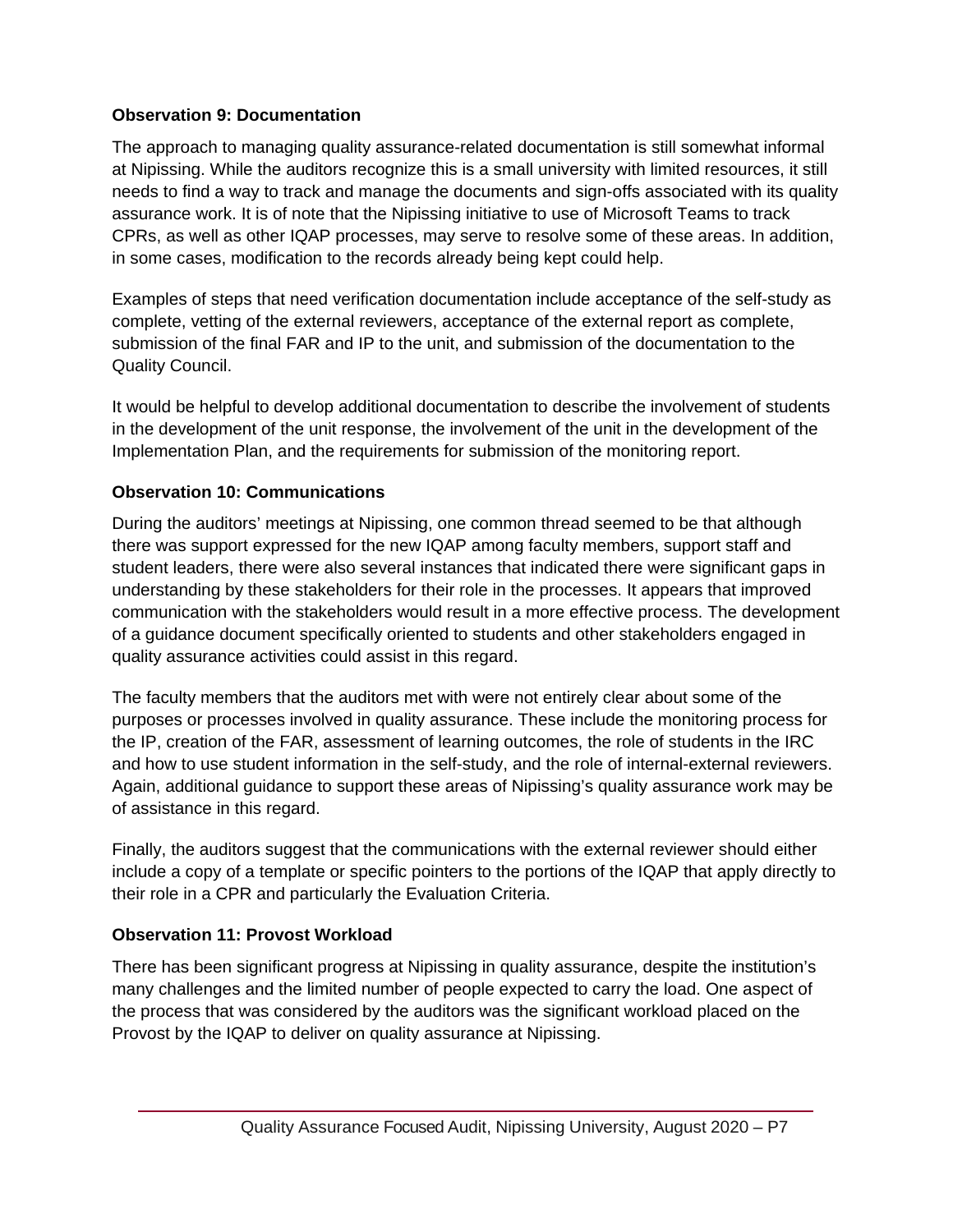The resolution of the three Causes for Concern understandably necessitated a more hands-on approach by the Provost. And notwithstanding the fact that the current Provost is and has always been focused on and deeply committed to quality assurance matters, nevertheless the fact that the Provost assumes responsibility also for all of the unspecified quality assurance tasks is likely unsustainable. If the Provost were to leave, it is not clear that the next Provost would have the same commitment to quality assurance.

The combination of the Provost plus the two Faculty Deans, as well as the Dean of Teaching, forms a small group that is key to the current success of quality assurance at Nipissing. However, their terms are limited. Without some of the supporting structures found at other institutions, there could be significant issues of the type that resulted in the 2014-15 causes for concern. The net result is a sound, but possibly fragile and, again, likely unsustainable, quality assurance system.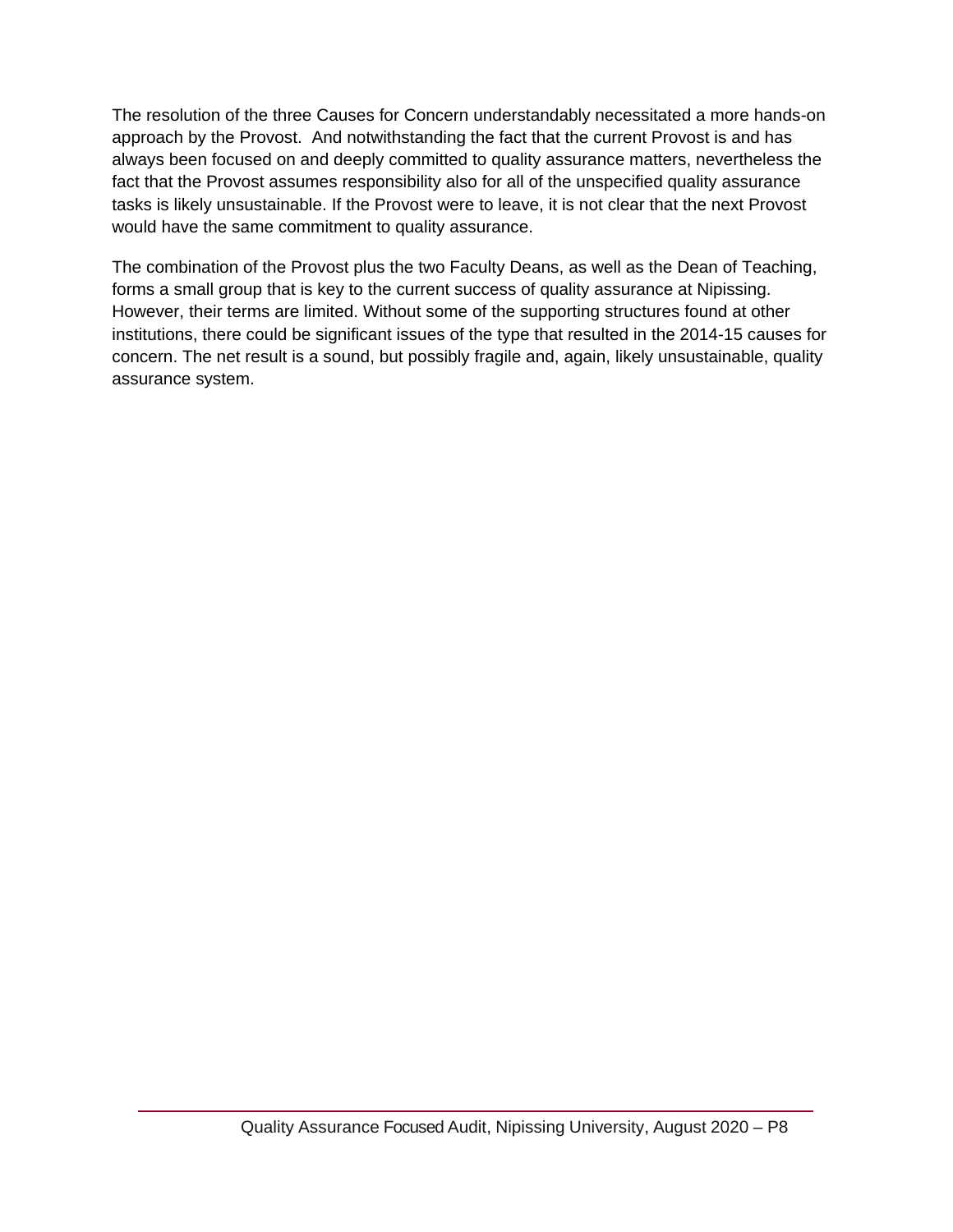## **Conclusion**

<span id="page-10-0"></span>The audit of quality assurance at Nipissing University has revealed significant efforts to meet the expectations of the Quality Assurance Framework, especially in recent years. The institution now has the capacity to develop further a culture of understanding and commitment to program quality. Given the progress observed during this Focused Audit, the Audit Committee would recommend to the Quality Council that no further audit-related action is required by the University at this time. This would include the removal of the requirement for Nipissing to submit an Institutional One-year Follow-up to this Focused Audit, as would normally be required in the case of a full audit. Instead, the University will now return to its regular placement in the third year of the Audit Schedule, with the next full audit of Nipissing's quality assurance activities to take place in 2023-24. It is hoped that the observations that have been provided by the auditors in this Focused Audit Report will assist Nipissing in positioning itself for that full audit.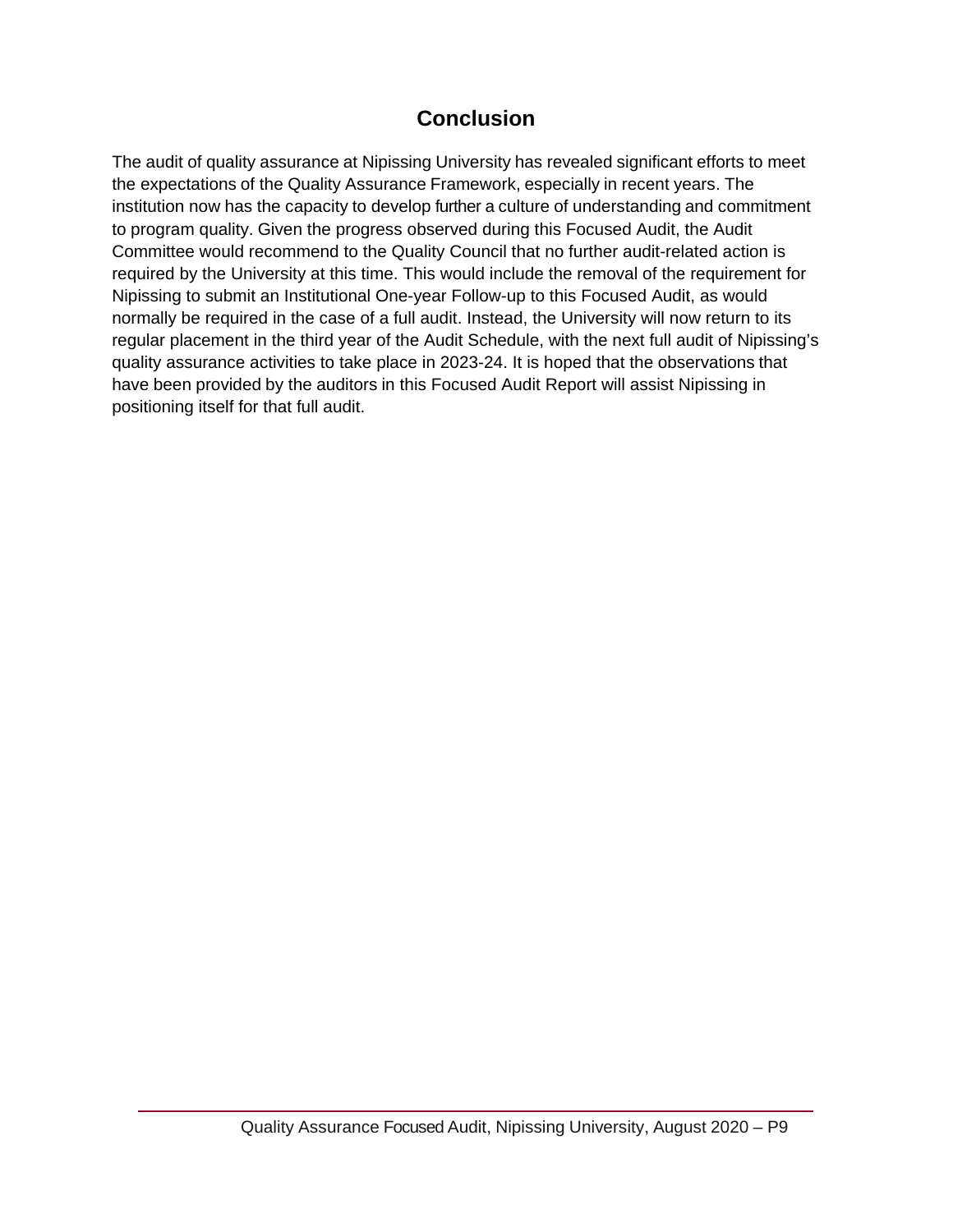#### **Appendix A – Members of the Audit Team**

#### <span id="page-11-0"></span>**Dr. Wayne Loucks***, Electrical and Computer Engineering, University of Waterloo*

Dr. Loucks, an Electrical Engineer by training, retired in January 2016 after 31 years with the University of Waterloo. He retired from the position of Associate Dean, Undergraduate, in the Department of Electrical and Computer Engineering, a role he held since 1998. This role included membership on the Senate Undergraduate Studies Council, which was responsible for reviewing all new undergraduate programs and undergraduate program changes at the University. During his time as Associate Dean, the University wrote and updated its own program review document, which Dr. Loucks provided input to. Dr. Loucks has also been involved in the Faculty of Engineering's introduction of a number of new programs.

In addition, Dr. Loucks has participated in several separate CEAB visits between 1999 and 2014.

#### **Dr. Eleanor Maticka-Tyndale**, *Sociology, Anthropology, and Criminology, University of Windsor*

Dr. Maticka-Tyndale is a Distinguished University Professor Emerita, retired from the Department of Sociology, Anthropology and Criminology at the University of Windsor where she was a faculty member from 1993-2017. Dr. Maticka-Tyndale obtained her PhD in Sociology from the University of Calgary in 1989. Her administrative experience includes: Chair of the department's graduate committee during the approval process for its PhD program in sociology (2000), member of the provincial review committee for the sexuality, marriage and family studies program at the University of Waterloo, president's representative on the employment equity committee (2014-2016), and Associate Dean Research and Graduate Studies in the Faculty of Arts, Humanities and Social Science (2012-2017). As a tier 1 Canada Research Chair from 2002-2016 she led or co-led 31 research projects with partners in Canada, the United States, Europe, Africa, and South and Southeast Asia, funded by some \$18 million in grants and contracts. She has served on the executive committees/ boards of the Canadian Sociology and Anthropology Association, Canadian Sex Research Forum, and the Society for the Scientific Study of Sexuality as well as on task forces for Health Canada, the Pan American and World Health Organizations, and the World Association for Sexual Health.

#### **Dr. Peter Sutherland,** *Physics and Astronomy, McMaster University*

Dr. Sutherland, a theoretical astrophysicist by training, retired on July 1, 2013 after 37 years at McMaster University where he was Professor in the Department of Physics and Astronomy. At McMaster University, he gained considerable experience with undergraduate and graduate programs, including teaching, developing and evaluating them, gained in part through service as Chair of Physics (1987-1991), Dean of Science (1996-2005), Director of the Arts and Science Program (2005-2010), and Acting Dean of Science (2012-2013). In 2001-2002, he also served for six months as Acting Provost and then very briefly as Acting President. Twice in the period of 2007-2012 he was President of the McMaster University Faculty Association.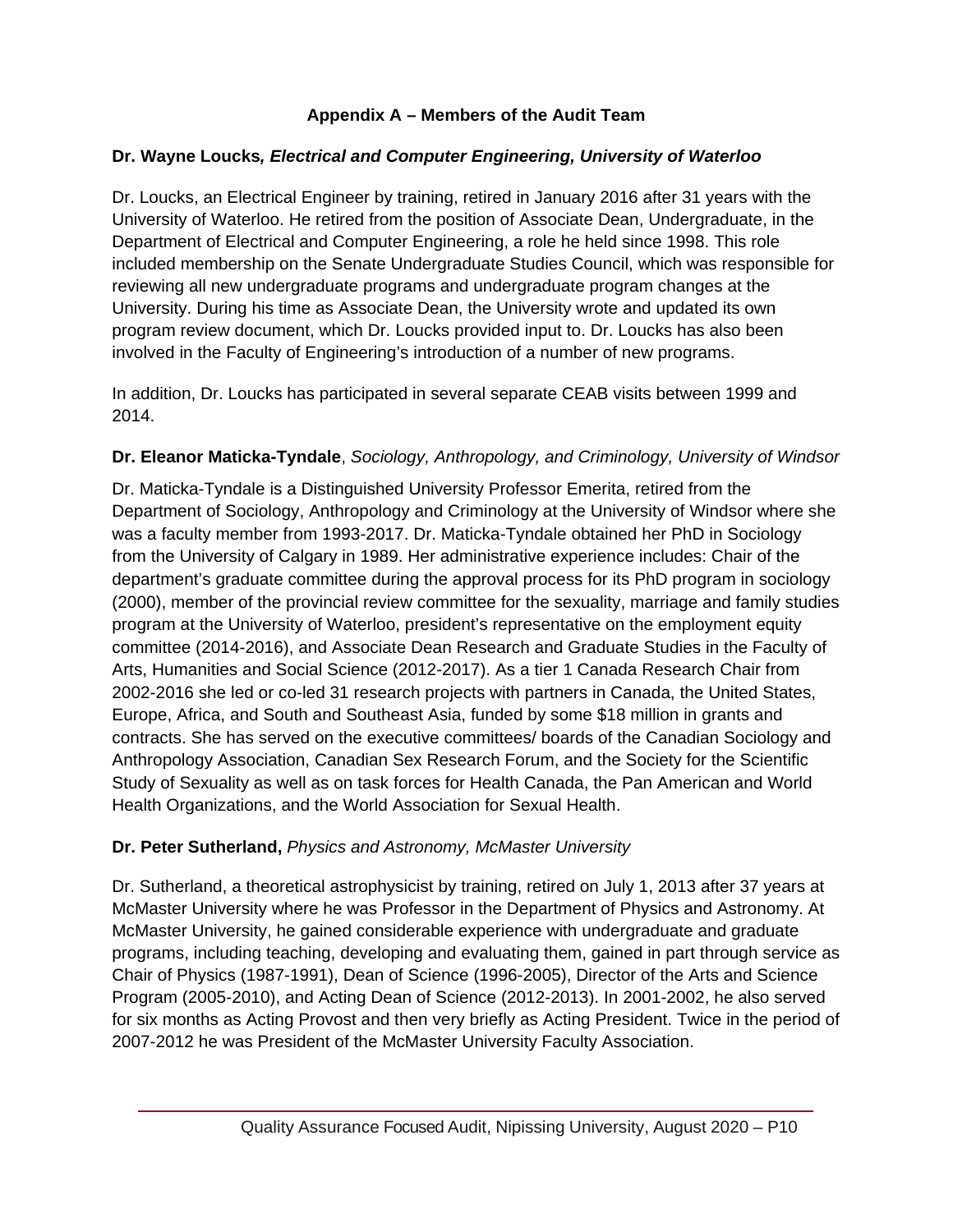Dr. Sutherland served as a COU Academic Colleague from 2002-2004, and as a member of an Ontario Council for Graduate Studies (OCGS) Appraisal Committee for two years, gaining valuable perspective on graduate programs and issues across Ontario universities. Dr. Sutherland has continued to teach undergraduate and graduate courses during his retirement.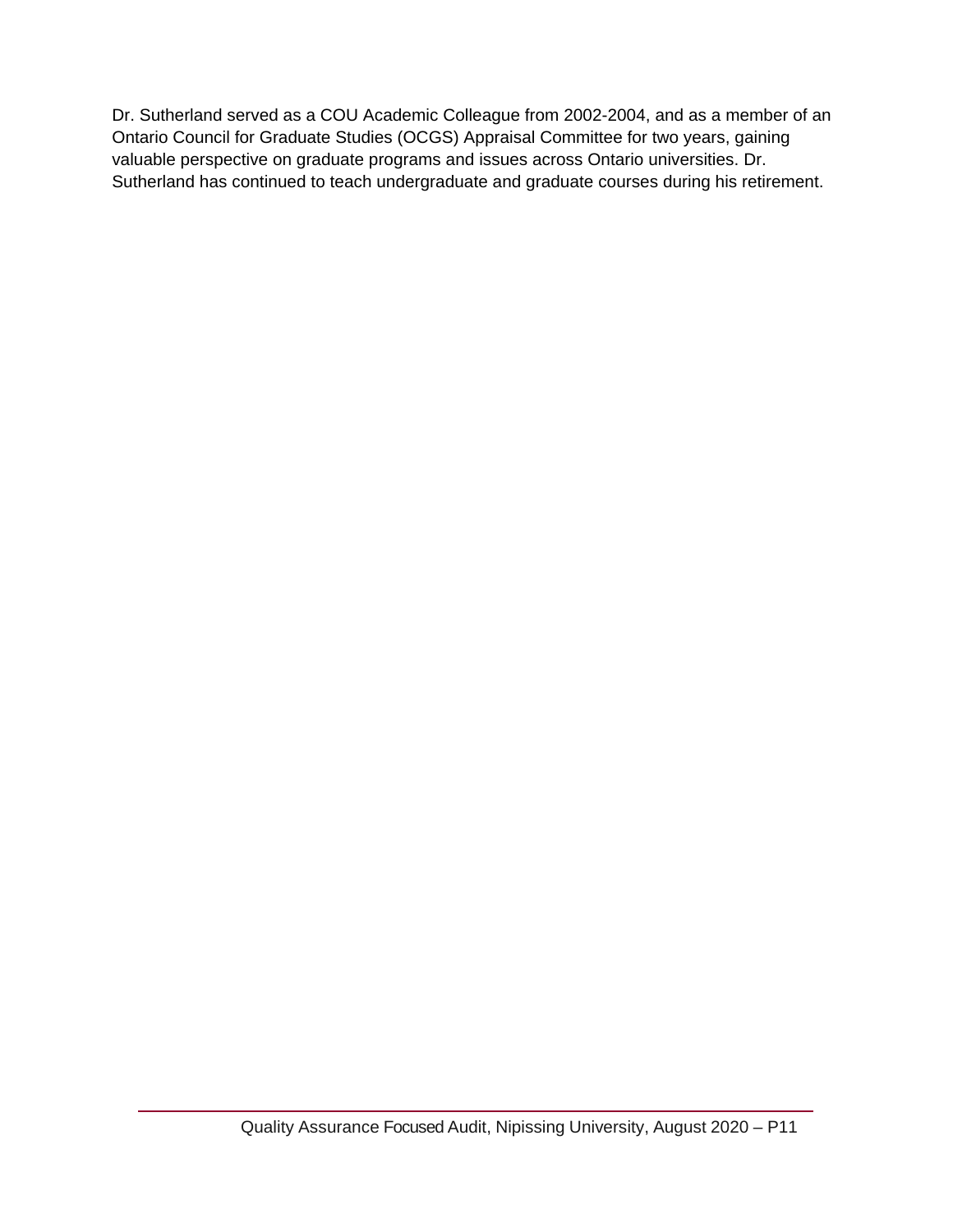

# **Quality Assurance Audit Agenda**

#### **March 2 – 3, 2020**

<span id="page-13-0"></span>**Audit Team:** Dr. Ian Orchard, Senior Director Academic, Quality Council; Cindy Robinson, Director Operations, Quality Assurance; Dr. Wayne Loucks, Electrical and Computer Engineering, University of Waterloo, Dr. Eleanor Maticka-Tyndale, Sociology, Anthropology, and Criminology, University of Windsor; Dr. Peter Sutherland, Physics and Astronomy, McMaster University

#### **Monday, March 2nd, 2020**

| <b>Time</b>      | Participants                                                                                                                                                                                                                                                                                                                                                                                                                                       | Location |
|------------------|----------------------------------------------------------------------------------------------------------------------------------------------------------------------------------------------------------------------------------------------------------------------------------------------------------------------------------------------------------------------------------------------------------------------------------------------------|----------|
| 08:30 - 10:00 am | Audit Team Planning Meeting                                                                                                                                                                                                                                                                                                                                                                                                                        | F307     |
| 10:00 - 12:00 pm | Audit Team meets with senior QA team: Dr. Arja Vainio-<br>Mattila, Provost and Vice-President, Academic and Research;<br>Martee Storms, Executive Assistant to the Provost; Dr. Pat<br>Maher, Dean of Teaching; Debra lafrate, Registrar; Stephen<br>Tedesco, Director Institutional Research and Planning                                                                                                                                         | F307     |
| 12:00 - 1:00 pm  | Lunch with Dr. Mike DeGagné, President and Vice-Chancellor<br>and Dr. Arja Vainio-Mattila, Provost and Vice-President,<br>Academic and Research                                                                                                                                                                                                                                                                                                    | F307     |
| 1:00 - 2:00 pm   | Audit Team meets with representatives of<br>Education: Dr. Michelann Parr, Professor<br>Schulich School of Education, Master of Education, PhD in<br>Education and Jessica McMillan, Administrator, Faculty of<br><b>Education and Professional Studies</b>                                                                                                                                                                                        | F307     |
| 2:00 - 3:00 pm   | Audit Team meets with representatives of Physical Health and<br>Education: Dr. Graydon Raymer, Director, Associate<br>Professor, School of Physical and Health Education; Dr. Barbi<br>Law, Professor, Graduate Program Coordinator, Physical and<br>Health Education, Kinesiology, MSc, Master of Education, PhD<br>in Education                                                                                                                  | F307     |
| $3:00 - 3:15$ pm | <b>Break</b>                                                                                                                                                                                                                                                                                                                                                                                                                                       |          |
| $3:15 - 4:15$ pm | Audit Team meets with representatives of Sociology: Dr. Amir<br>Erfani, Program Chair, Professor, Anthropology, Sociology,<br>MA; Dr. David Zarifa, Professor, Canada Research Chair (Tier<br>II) in Life Course Transitions in Northern and Rural Communities<br>Sociology, MA, PhD in Education; Dr. Greg Brown, Professor<br>Sociology, School of Criminology and Criminal Justice, MA;<br>Dr. Trevor Smith, Associate Professor, Sociology, MA | F307     |

#### **Tuesday, March 3rd, 2020**

| <b>Time</b>        | <b>Participants</b>                                          | Location |
|--------------------|--------------------------------------------------------------|----------|
| $09:00 - 10:00$ am | Audit Team meets with Academic Curriculum Committee          | F303     |
| 10:00 - 11:00 pm   | Audit Team meets with Academic Quality Assurance and         | F303     |
|                    | Planning Committee (AQAPC)                                   |          |
| 11:00 - 12:00 pm   | Audit Team meets with Deans: Dr. Carole Richardson, Dean,    | F307     |
|                    | Education and Professional Studies; Dr. Pavlina Radia, Dean, |          |
|                    | Arts and Science; Dr. Jim McAuliffe, Dean, Graduate Studies  |          |